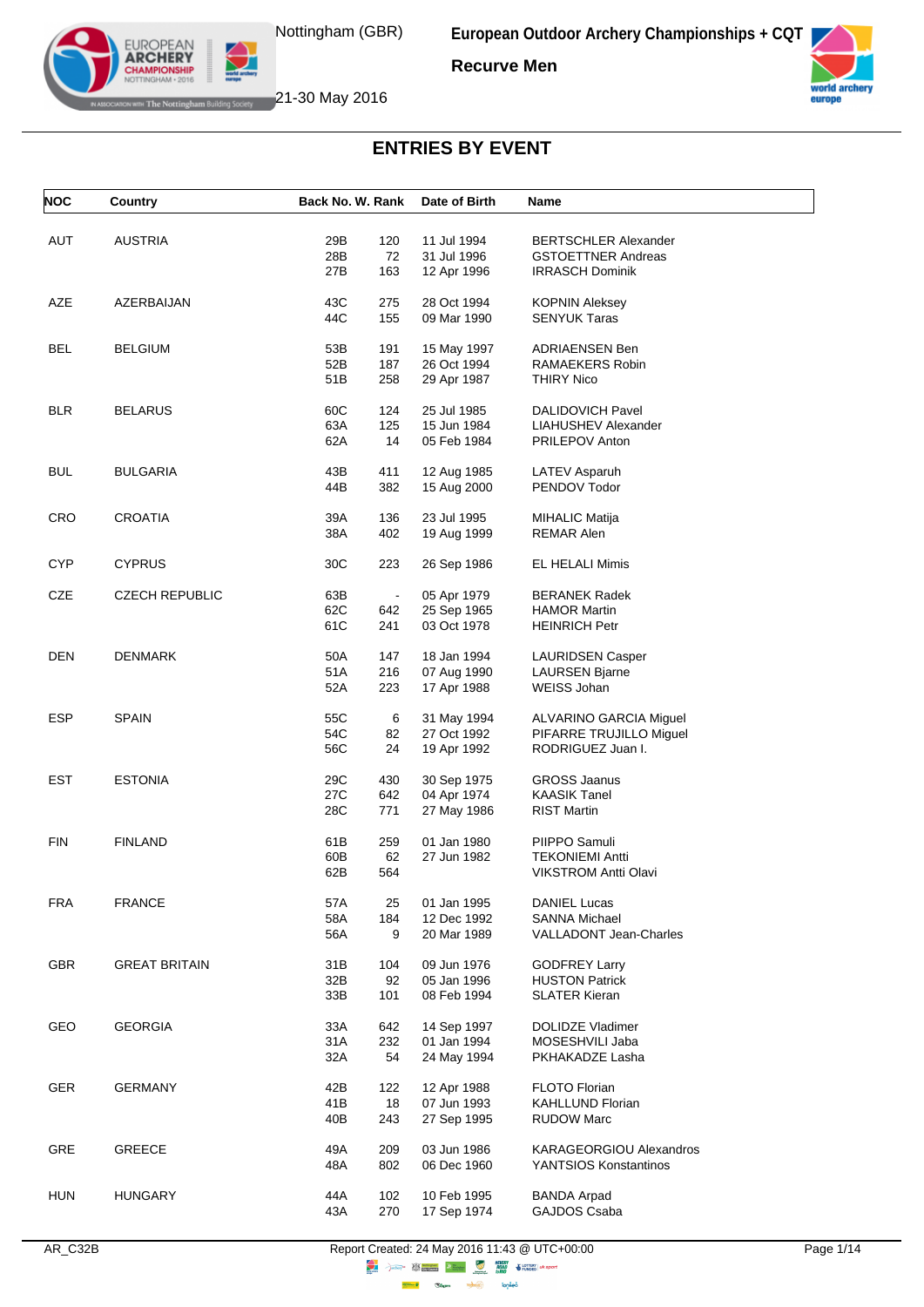



EUROPEAN<br>**ARCHERY CHAMPIONSHIP EXAMPLE The Nottingham Building Society** 21-30 May 2016

| <b>NOC</b> | <b>Country</b>       | Back No. W. Rank                    | Date of Birth              | Name                                             |  |
|------------|----------------------|-------------------------------------|----------------------------|--------------------------------------------------|--|
|            |                      |                                     |                            |                                                  |  |
| <b>IRL</b> | <b>IRELAND</b>       | 48B<br>$\blacksquare$<br>49B<br>156 | 15 Mar 1979<br>11 Apr 1992 | <b>CUNNINGHAM Martin</b><br><b>IRWIN Micheal</b> |  |
|            |                      | 50B<br>158                          | 13 Jul 1993                | <b>WALLACE Darren</b>                            |  |
|            |                      |                                     |                            |                                                  |  |
| <b>ISL</b> | <b>ICELAND</b>       | 55A<br>892                          | 10 Apr 1982                | GIMENEZ Carlos                                   |  |
|            |                      | 54A<br>771                          | 09 Nov 1982                | GUDJONSSON Gudmundur Orn                         |  |
|            |                      | 53A<br>483                          | 26 Jul 1972                | SIGURDSSON Sigurjon                              |  |
| <b>ISR</b> | <b>ISRAEL</b>        | 30 <sub>B</sub><br>390              | 01 Jan 1990                | <b>MATZKIN Guy</b>                               |  |
| <b>ITA</b> | <b>ITALY</b>         | 45C<br>79                           | 01 May 1976                | <b>FRANGILLI Michele</b>                         |  |
|            |                      | 46C<br>10                           | 22 Nov 1987                | <b>NESPOLI Mauro</b>                             |  |
|            |                      | 47C<br>29                           | 27 Jun 1996                | PASQUALUCCI David                                |  |
| KOS        | <b>KOSOVO</b>        | 37B<br>469                          | 24 Apr 1993                | <b>ASLLANI Hazir</b>                             |  |
|            |                      | 36B<br>879                          | 30 Jan 1980                | <b>KRASNIQI Burim</b>                            |  |
|            |                      | 35B<br>879                          | 22 Jan 1977                | LUZHNICA Atdhe                                   |  |
| LAT        | LATVIA               | 38B<br>555                          | 11 Oct 1982                | <b>APSITIS Janis</b>                             |  |
|            |                      | 39B                                 |                            | <b>LAPSINS Eduards</b>                           |  |
|            |                      |                                     |                            |                                                  |  |
| LIE        | <b>LIECHTENSTEIN</b> | 30A<br>309                          | 09 Mar 1992                | <b>GRISCHKE Marvin</b>                           |  |
| LTU        | LITHUANIA            | 27A<br>771                          | 11 Oct 1968                | <b>BERNOTAS Lenardas</b>                         |  |
|            |                      | 892<br>29A                          | 20 Dec 1995                | KOVALEVSKIJ Adam                                 |  |
|            |                      | 28A<br>399                          | 14 Nov 1990                | <b>SLIAUTERIS Modestas</b>                       |  |
| <b>LUX</b> | LUXEMBOURG           | 47A<br>76                           | 30 Aug 1984                | <b>HENCKELS Jeff</b>                             |  |
|            |                      | 45A                                 | 08 May 2000                | <b>KLEIN Joe</b>                                 |  |
|            |                      | 46A<br>160                          | 12 Sep 1996                | <b>KLEIN Pit</b>                                 |  |
| <b>MDA</b> | <b>MOLDOVA</b>       | 31C<br>388                          | 02 Sep 1989                | <b>DANCOV Dmitri</b>                             |  |
|            |                      | 33C<br>771                          | 25 Dec 1998                | <b>MELNIC Alexandr</b>                           |  |
|            |                      | 32C<br>66                           | 11 Nov 1996                | OLARU Dan                                        |  |
| MNE        | <b>MONTENEGRO</b>    | 34B<br>$\blacksquare$               | 22 Mar 1977                | <b>BOROVIC Milan</b>                             |  |
| <b>NED</b> | <b>NETHERLANDS</b>   | 46B<br>48                           | 06 Jan 1993                | <b>DIELEMANS Mitch</b>                           |  |
|            |                      | 47B<br>3                            | 14 Apr 1995                | VAN DEN BERG Sjef                                |  |
|            |                      | 45B<br>4                            | 14 Apr 1991                | VAN DER VEN Rick                                 |  |
| NOR        | <b>NORWAY</b>        | 61A<br>214                          | 26 May 1992                | <b>HAGEN Paul Andre</b>                          |  |
|            |                      | 60A<br>$\overline{a}$               | 16 Feb 1994                | NESSET Jon-Ivar                                  |  |
|            |                      | 59A<br>81                           | 14 May 1979                | <b>NESTENG Baard</b>                             |  |
| POL        | <b>POLAND</b>        | 58B<br>87                           | 18 Jan 1994                | <b>MARZEC Pawel</b>                              |  |
|            |                      | 59B<br>63                           | 29 Jul 1968                | NAPLOSZEK Slawomir                               |  |
|            |                      | 57B<br>77                           | 02 Dec 1993                | SIERAKOWSKI Kacper                               |  |
| <b>POR</b> | PORTUGAL             | 34A<br>321                          | 12 Nov 1968                | <b>REPAS Domingos</b>                            |  |
| ROU        | <b>ROMANIA</b>       | 58C<br>231                          | 08 Feb 1989                | <b>CIORNEI Daniel</b>                            |  |
|            |                      | 59C<br>175                          | 16 Jan 1994                | DANILA Andrei                                    |  |
|            |                      | 57C<br>96                           | 05 Jan 1991                | <b>MARCU Razvan</b>                              |  |
|            | <b>RUSSIA</b>        |                                     |                            |                                                  |  |
| <b>RUS</b> |                      | 49C<br>91<br>48C<br>165             | 02 Jan 1996<br>10 Apr 1990 | <b>BALDANOV Arsalan</b><br>KOZHIN Alexander      |  |
|            |                      | 50C<br>186                          | 29 Jun 1996                | POPOV Vitalii                                    |  |
|            |                      |                                     |                            |                                                  |  |
| <b>SLO</b> | <b>SLOVENIA</b>      | 37A<br>146                          | 02 Feb 1996                | <b>BIZJAK Rok</b>                                |  |
|            |                      | 36A<br>205<br>35A<br>162            | 02 Nov 1997<br>20 Aug 1994 | <b>STRAJHAR Gasper</b><br>STRAJHAR Klemen        |  |
|            |                      |                                     |                            |                                                  |  |
| <b>SMR</b> | SAN MARINO           | 39C<br>483                          | 16 Sep 1969                | <b>GUIDI Emanuele</b>                            |  |
|            |                      | 38C<br>$\blacksquare$               | 10 Feb 1971                | <b>TURA Paolo</b>                                |  |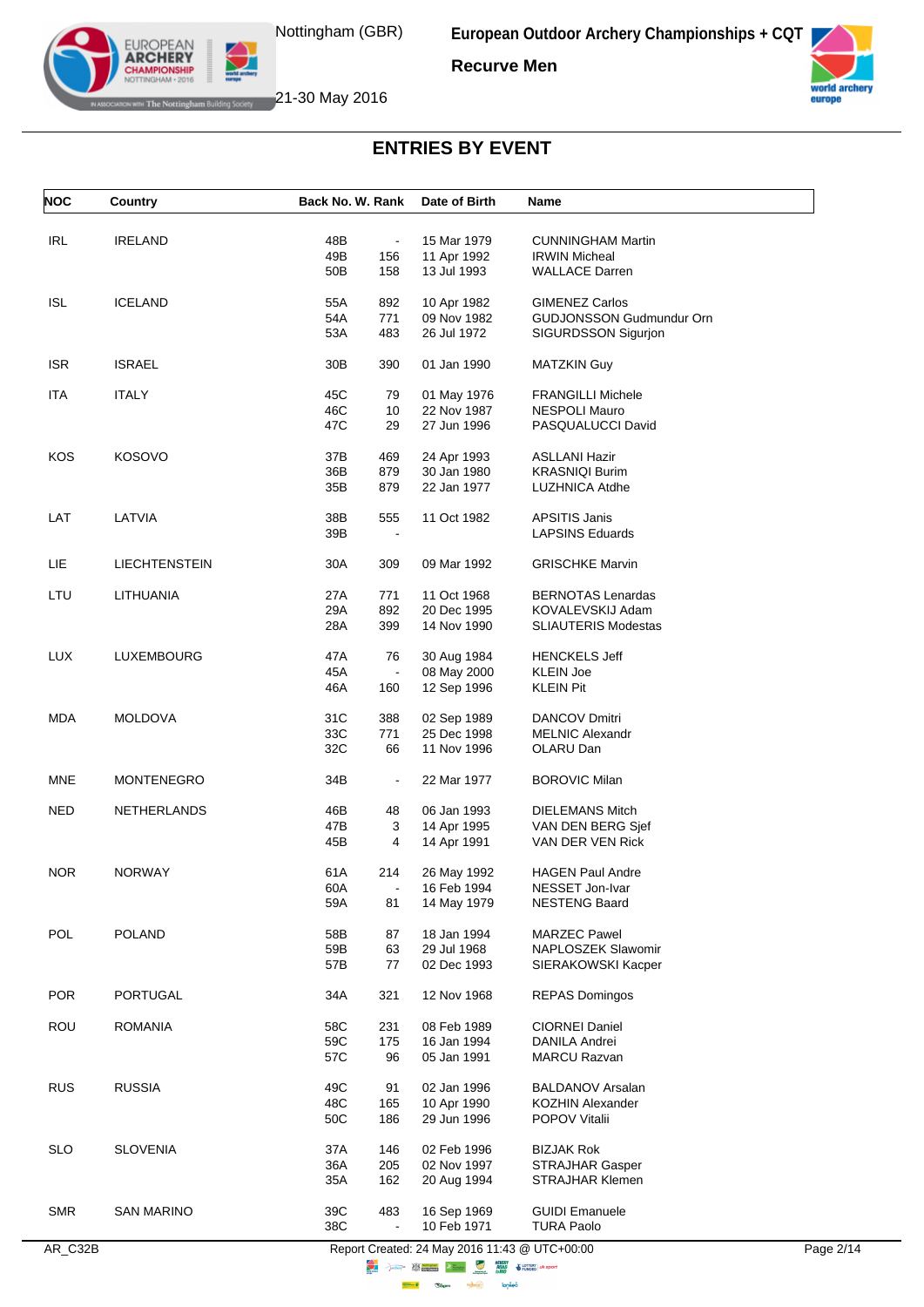**Recurve Men**



EUROPEAN<br>**ARCHERY CHAMPIONSHIP ATTH Nottingham Building Society** 21-30 May 2016

| <b>NOC</b> | Country            | Back No. W. Rank | Date of Birth | Name                      |
|------------|--------------------|------------------|---------------|---------------------------|
|            |                    |                  |               |                           |
| <b>SRB</b> | <b>SERBIA</b>      | 236<br>34C       | 16 May 1992   | POPOVIC Luka              |
| SUI        | <b>SWITZERLAND</b> | 311<br>55B       | 25 Jan 1988   | <b>AUBERT Thomas</b>      |
|            |                    | 54B<br>216       | 05 Oct 1997   | <b>FABER Florian</b>      |
|            |                    | 56B<br>156       | 01 Aug 1980   | <b>RUFER Thomas</b>       |
| <b>SVK</b> | <b>SLOVAKIA</b>    | 37C<br>239       | 05 Mar 1995   | DUCHON Juraj              |
|            |                    | 36C<br>343       | 04 Dec 1991   | <b>DUCHON Miroslav</b>    |
|            |                    | 35C<br>592       | 14 Mar 1996   | HURBAN JR. Vladimir       |
| <b>SWE</b> | <b>SWEDEN</b>      | 69<br>42A        | 16 May 1979   | ANDERSSON Jonas           |
|            |                    | 41A<br>771       | 25 Mar 1993   | ANDERSSON Jonathan        |
|            |                    | 126<br>40A       | 21 Sep 1980   | <b>SKALBERG Andreas</b>   |
| <b>TUR</b> | <b>TURKEY</b>      | 42C<br>49        | 14 May 1991   | <b>BOZLAR Fatih</b>       |
|            |                    | 40C<br>47        | 08 Jun 1999   | GAZOZ Mete                |
|            |                    | 85<br>41C        | 14 Oct 1993   | YILMAZ Yagiz              |
| <b>UKR</b> | <b>UKRAINE</b>     | 53C<br>50        | 06 May 1992   | <b>IVANYTSKYY Heorhiy</b> |
|            |                    | 52C<br>232       | 25 Jan 1995   | MAKAREVYCH Sergii         |
|            |                    | 28<br>51C        | 24 May 1981   | <b>RUBAN Viktor</b>       |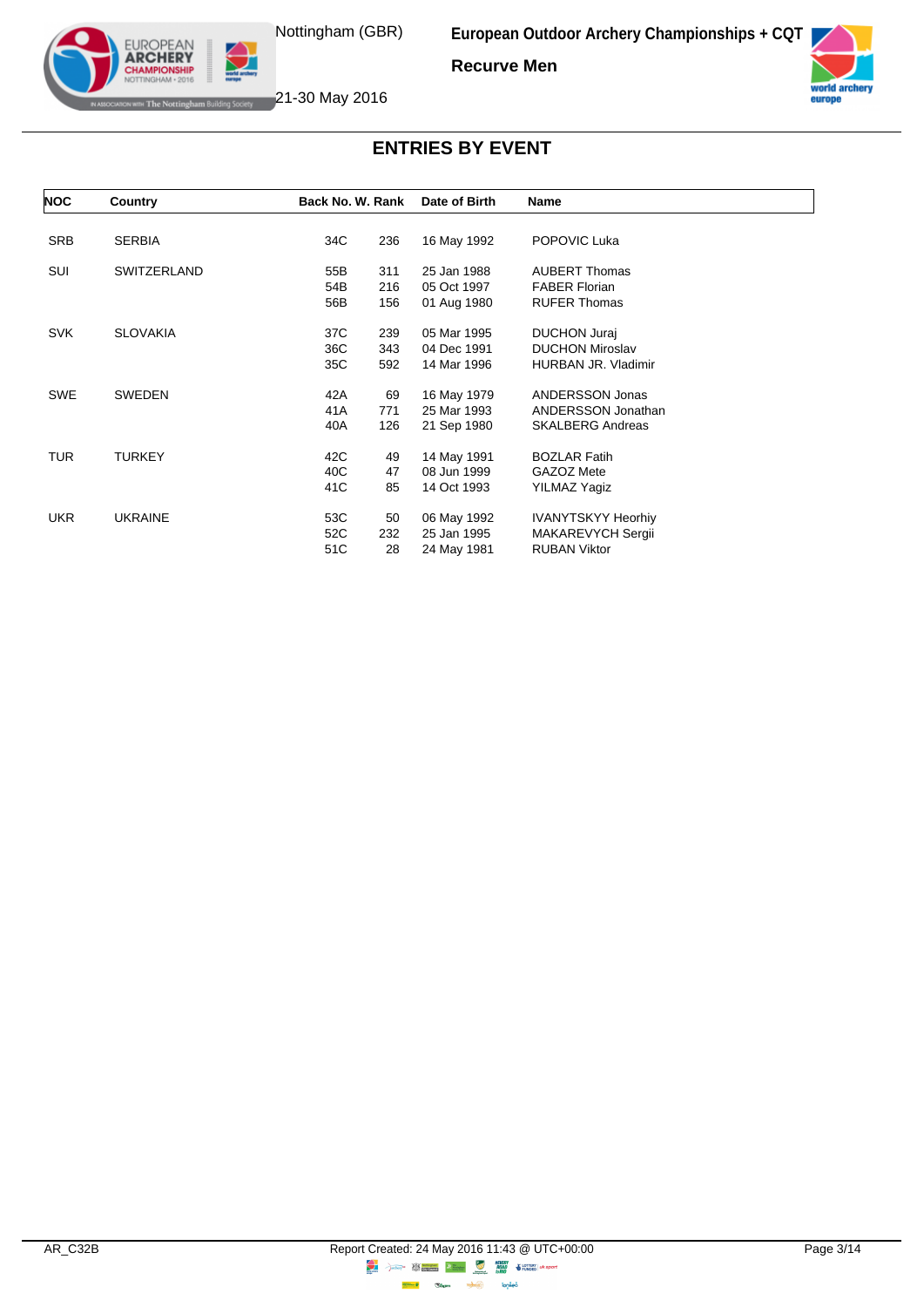**Recurve Women**



EUROPEAN<br>**ARCHERY** ┚ **CHAMPIONSHIP** IAM · 2016 **EXERUTE The Nottingham Building Society 21-30 May 2016** 

| <b>NOC</b> | Country              | Back No. W. Rank         | Date of Birth              | Name                                          |           |
|------------|----------------------|--------------------------|----------------------------|-----------------------------------------------|-----------|
| AUT        | <b>AUSTRIA</b>       | 34A<br>101               | 19 Nov 1974                | <b>BALDAUFF Laurence</b>                      |           |
|            |                      |                          |                            |                                               |           |
| AZE        | AZERBAIJAN           | 43B<br>266<br>42B<br>101 | 18 Jan 1990<br>23 Jan 1991 | RAMAZANOVA Yaylagul<br><b>SENYUK Olga</b>     |           |
| <b>BLR</b> | <b>BELARUS</b>       | 48C<br>49                | 25 Aug 1994                | DZIOMINSKAYA Karyna                           |           |
|            |                      | 49C<br>63                | 08 Jan 1978                | MARUSAVA Hanna                                |           |
|            |                      | 47C<br>109               | 13 Nov 1976                | <b>TIMOFEYEVA Ekaterina</b>                   |           |
| <b>CYP</b> | <b>CYPRUS</b>        | 38B<br>676               | 07 Nov 1988                | MOUSIKOU Elena                                |           |
| <b>DEN</b> | <b>DENMARK</b>       | 28A<br>178               | 17 Mar 1991                | <b>CHRISTIANSEN Carina</b>                    |           |
|            |                      | 27A<br>13                | 22 Dec 1991                | <b>JAGER Maja</b>                             |           |
|            |                      | 29A<br>222               | 11 Feb 1993                | <b>LAURSEN Anne Marie</b>                     |           |
| <b>ESP</b> | <b>SPAIN</b>         | 29B<br>73                | 25 Jan 1994                | <b>ETXEBERRIA FERRER Mirene</b>               |           |
|            |                      | 27B<br>41                | 17 Apr 1997                | <b>MARIN Alicia</b>                           |           |
|            |                      | 28B<br>53                | 12 Apr 1996                | <b>MARTIN Adriana</b>                         |           |
| <b>EST</b> | <b>ESTONIA</b>       | 31C<br>282               | 28 Sep 1986                | <b>LUIK Siret</b>                             |           |
|            |                      | 33C<br>162               | 01 Jun 1994                | NURMSALU Laura                                |           |
|            |                      | 32C<br>97                | 01 Dec 1993                | <b>PARNAT Reena</b>                           |           |
| <b>FIN</b> | <b>FINLAND</b>       | 35C<br>$\blacksquare$    | 31 Oct 1964                | <b>BACKMAN Anne</b>                           |           |
|            |                      | 36C<br>199               | 14 Nov 1983                | <b>KUOPPA Taru</b>                            |           |
|            |                      | 37C<br>$\blacksquare$    | 24 Jun 1986                | PERALA Laura                                  |           |
| <b>FRA</b> | <b>FRANCE</b>        | 40A<br>88                | 03 Nov 1997                | <b>PLANEIX Sophie</b>                         |           |
|            |                      | 39A<br>51                | 29 Feb 1996                | RUGGIERI Laura                                |           |
|            |                      | 41 A<br>56               | 13 Jun 1984                | <b>SCHUH Berengere</b>                        |           |
| GBR        | <b>GREAT BRITAIN</b> | 45C<br>96                | 18 Sep 1983                | FOLKARD Naomi                                 |           |
|            |                      | 44C<br>163               | 10 Jul 1987                | <b>OLIVER Amy</b>                             |           |
|            |                      | 46C<br>325               | 13 Mar 1997                | PITMAN Bryony                                 |           |
| GEO        | <b>GEORGIA</b>       | 33B<br>10                | 19 Mar 1985                | <b>ESEBUA Kristine</b>                        |           |
|            |                      | 31B<br>75                | 23 Aug 1977                | LOBZHENIDZE Yulia                             |           |
|            |                      | 32B<br>34                | 02 Feb 1974                | NARIMANIDZE Khatuna                           |           |
| <b>GER</b> | <b>GERMANY</b>       | 28C<br>99                | 05 Jun 1976                | <b>HAIDN TSCHALOVA Veronika</b>               |           |
|            |                      | 29C<br>25                | 03 Jul 1989                | <b>RICHTER Elena</b>                          |           |
|            |                      | 27C<br>21                | 12 Apr 1988                | <b>UNRUH Lisa</b>                             |           |
| GRE        | GREECE               | 39C<br>160               | 19 Apr 1994                | CHORTI Ariadni                                |           |
|            |                      | 41C<br>209               | 20 Jun 1995                | <b>GKORILA Anatoli</b>                        |           |
|            |                      | 40C<br>85                | 17 Jun 1974                | PSARRA Evangelia                              |           |
| IRL        | <b>IRELAND</b>       | 30A<br>355               | 14 Dec 1981                | <b>CUTHBERT Sinead</b>                        |           |
| <b>ISL</b> | <b>ICELAND</b>       | 30C<br>$\blacksquare$    | 30 Jul 1980                | <b>DAXBOCK Astrid</b>                         |           |
| <b>ITA</b> | <b>ITALY</b>         | 32A<br>51                | 12 Sep 1997                | <b>LANDI Vanessa</b>                          |           |
|            |                      | 33A<br>80                | 21 Oct 1992                | MANDIA Claudia                                |           |
|            |                      | 31A<br>24                | 08 Aug 1988                | <b>SARTORI</b> Guendalina                     |           |
| KOS        | <b>KOSOVO</b>        | 38C                      | 04 Feb 1996                | ZENULLAHU Ardita                              |           |
| LAT        | LATVIA               | 42A<br>279               | 17 Sep 1992                | <b>KREICBERGA Anete</b>                       |           |
|            |                      | 43A                      | 08 May 1965                | OLEKSEJENKO Julia                             |           |
| LTU        | LITHUANIA            | 49A<br>426               | 14 Jan 1970                | <b>NOSALIENE Dangeruta</b>                    |           |
|            |                      | 47A<br>276               | 08 Mar 1993                | POCIUNAITE Gerda                              |           |
|            |                      | 48A                      | 15 Jan 1998                | SEMIONOVA Juliana                             |           |
| MDA        | <b>MOLDOVA</b>       | 34C<br>192               | 11 Oct 1993                | MIRCA Alexandra                               |           |
|            |                      |                          |                            | Report Created: 24 May 2016 11:43 @ UTC+00:00 | Page 4/14 |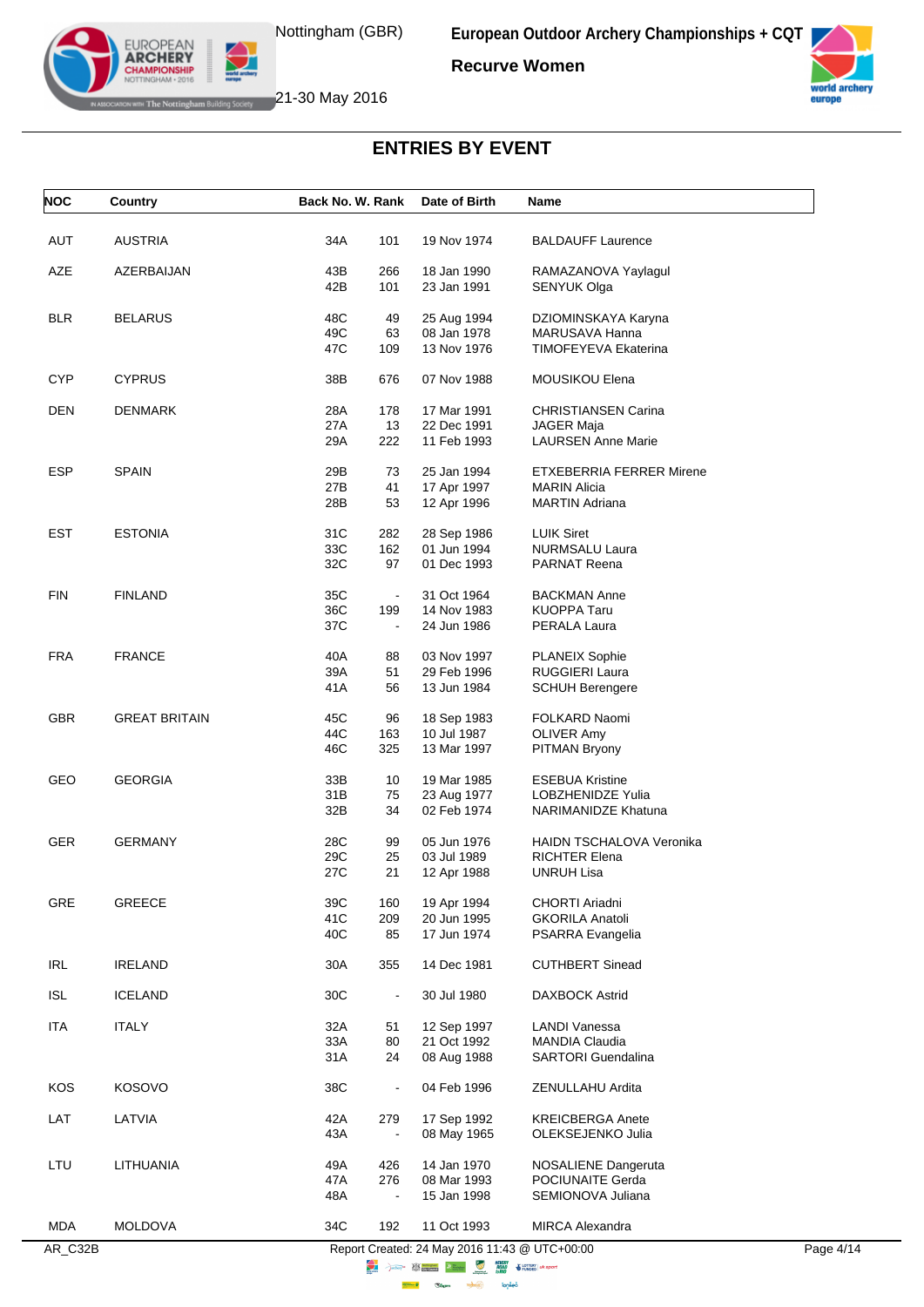**Recurve Women**



EUROPEAN<br>**ARCHERY CHAMPIONSHIP ATTH Nottingham Building Society** 21-30 May 2016

| <b>NOC</b> | Country            | Back No. W. Rank       | Date of Birth | <b>Name</b>                |  |
|------------|--------------------|------------------------|---------------|----------------------------|--|
|            |                    |                        |               |                            |  |
| <b>NED</b> | <b>NETHERLANDS</b> | 37B<br>501             | 31 Oct 1995   | DE HOOP Delia              |  |
|            |                    | 36B<br>115             | 01 Jul 1994   | <b>DEDEN Esther</b>        |  |
|            |                    | 35B<br>501             | 03 Nov 1992   | <b>KWAKS Sarah</b>         |  |
| <b>POL</b> | <b>POLAND</b>      | 45B<br>100             | 10 Jul 1991   | <b>LESNIAK Natalia</b>     |  |
|            |                    | 44B<br>93              | 16 Feb 1987   | LIPIARSKA-PALKA Karina     |  |
|            |                    | 46B<br>283             | 19 Jan 1983   | <b>MYSZOR Wioleta</b>      |  |
| <b>ROU</b> | <b>ROMANIA</b>     | 30 <sub>B</sub><br>311 | 22 Jan 1988   | <b>BOROS Luminita</b>      |  |
| <b>RUS</b> | <b>RUSSIA</b>      | 40B<br>48              | 14 Apr 1996   | DASHIDORZHIEVA Tujana      |  |
|            |                    | 41B<br>28              | 08 Feb 1989   | PEROVA Ksenia              |  |
|            |                    | 39B<br>45              | 17 Apr 1990   | STEPANOVA Inna             |  |
| <b>SLO</b> | <b>SLOVENIA</b>    | 34B<br>78              | 11 Dec 1990   | <b>UMER Ana</b>            |  |
| SUI        | <b>SWITZERLAND</b> | 37A<br>136             | 02 Oct 1990   | <b>DE GIULI Valentine</b>  |  |
|            |                    | 36A<br>168             | 18 Mar 1966   | <b>DIELEN Nathalie</b>     |  |
|            |                    | 35A<br>129             | 18 Sep 1989   | <b>SCHOBINGER Celine</b>   |  |
| <b>SVK</b> | <b>SLOVAKIA</b>    | 43C<br>79              | 07 Feb 1994   | LONGOVA Alexandra          |  |
|            |                    | 42C<br>245             | 20 Jan 1993   | LUCANICOVA Zuzana          |  |
| <b>SWE</b> | <b>SWEDEN</b>      | 38A<br>142             | 03 Feb 1987   | <b>BJERENDAL Christine</b> |  |
| <b>TUR</b> | <b>TURKEY</b>      | 46A<br>108             | 18 Mar 1994   | <b>AKTUNA Aybuke</b>       |  |
|            |                    | 44A<br>59              | 14 Oct 1998   | ANAGOZ Yasemin             |  |
|            |                    | 45A<br>170             | 25 Aug 1999   | <b>COSKUN Gulnaz</b>       |  |
| <b>UKR</b> | <b>UKRAINE</b>     | 49B<br>33              | 03 Apr 1993   | <b>MARCHENKO Veronika</b>  |  |
|            |                    | 48B<br>62              | 09 Feb 1995   | PAVLOVA Anastasia          |  |
|            |                    | 47B<br>47              | 03 Feb 1993   | SICHENIKOVA Lidiia         |  |
|            |                    |                        |               |                            |  |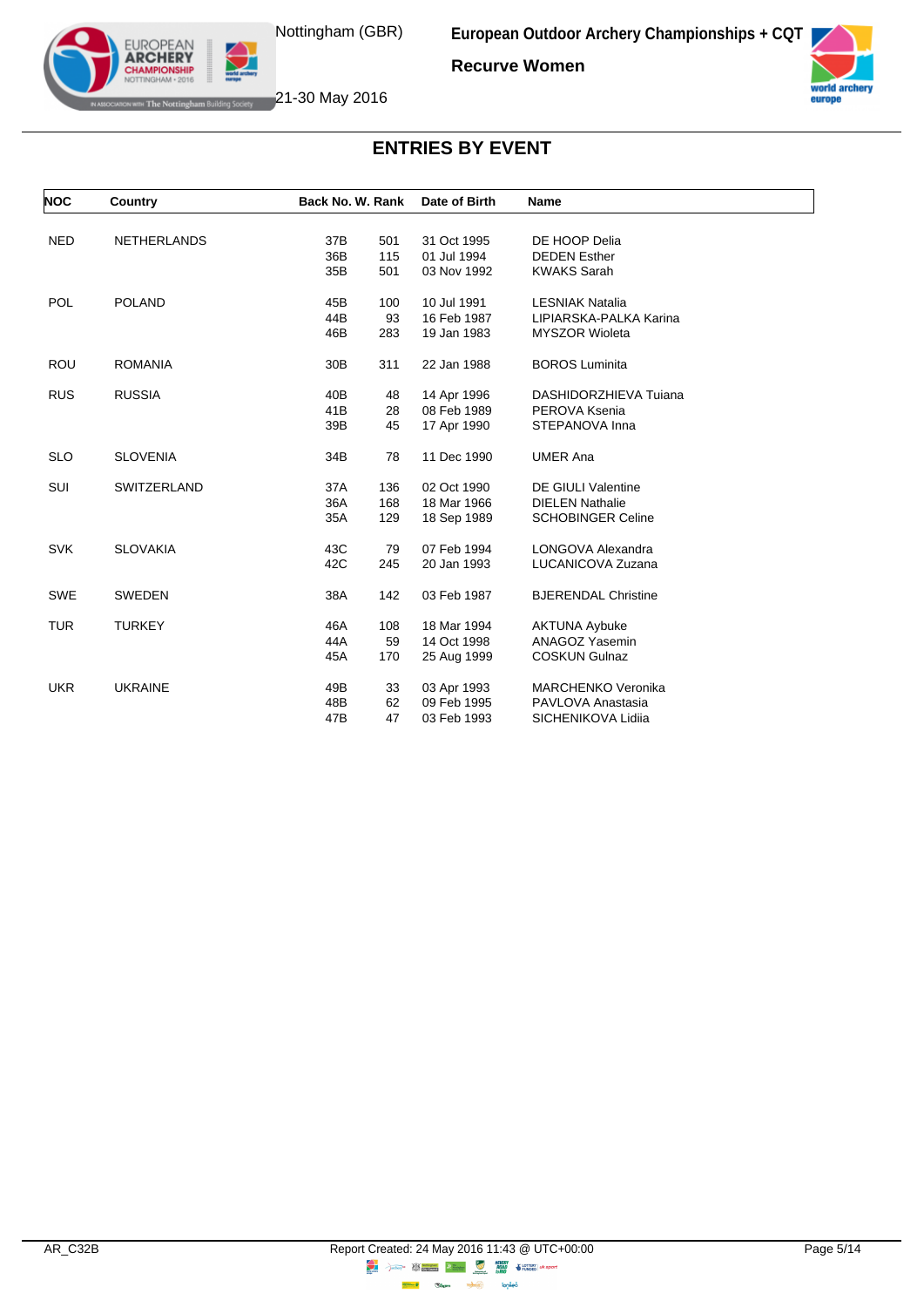**Compound Men**



EUROPEAN<br>**ARCHERY CHAMPIONSHIP ATTHE Nottingham Building Society** 21-30 May 2016

| <b>NOC</b> | <b>Country</b>        | Back No. W. Rank      | Date of Birth | Name                        |
|------------|-----------------------|-----------------------|---------------|-----------------------------|
|            |                       |                       |               |                             |
| AUT        | <b>AUSTRIA</b>        | 22B<br>165            | 19 Mar 1964   | <b>BERNHUBER Gerald</b>     |
|            |                       | 21C<br>73             | 01 Sep 1975   | <b>MATZNER Michael</b>      |
|            |                       | 23B<br>120            | 15 Mar 1997   | <b>WIENER Nico</b>          |
|            |                       |                       |               |                             |
| <b>BEL</b> | <b>BELGIUM</b>        | 12C<br>303            | 24 Jul 1990   | <b>ACKX Enzo</b>            |
|            |                       | 13C<br>83             | 16 Jun 1993   | <b>KOOLS Reginald</b>       |
|            |                       |                       |               |                             |
| <b>CRO</b> | <b>CROATIA</b>        | 22A<br>30             | 08 Aug 1997   | <b>BUDEN Domagoj</b>        |
|            |                       | 21A<br>386            | 25 Feb 1980   | <b>MARKES</b> Ivan          |
|            |                       | 23A<br>492            | 07 Oct 1976   | <b>VONIC Zoran</b>          |
|            |                       |                       |               |                             |
| CZE        | <b>CZECH REPUBLIC</b> | 8A<br>137             | 15 Aug 1975   | <b>REITMEIER Filip</b>      |
|            |                       |                       |               |                             |
| <b>DEN</b> | <b>DENMARK</b>        | 18B<br>6              | 26 May 1985   | DAMSBO Martin               |
|            |                       | 16B<br>65             | 15 Jan 1991   | <b>DARUM Andreas</b>        |
|            |                       | 17B<br>4              | 19 Jun 1995   | <b>HANSEN Stephan</b>       |
|            |                       |                       |               |                             |
| <b>ESP</b> | <b>SPAIN</b>          | 15C<br>31             | 01 May 1975   | <b>BLAZQUEZ Alberto</b>     |
|            |                       | 14C<br>$\blacksquare$ | 13 Sep 1979   | <b>CANALEJAS Victor</b>     |
|            |                       | 16C<br>195            | 16 Oct 1979   | <b>LOPEZ Ramon</b>          |
|            |                       |                       |               |                             |
| EST        | <b>ESTONIA</b>        | 4A<br>330             | 06 Dec 1999   | PUUSEPP Kristjan            |
|            |                       |                       |               |                             |
| <b>FIN</b> | <b>FINLAND</b>        | 15B<br>97             | 27 Dec 1989   | JUUTILAINEN Mikko           |
|            |                       | 14B<br>$\Box$         | 17 Apr 1975   | KUUSISTO Kimmo              |
|            |                       | 13B<br>$\blacksquare$ | 12 Jul 1984   | PAAVOLA Aki                 |
|            |                       |                       |               |                             |
| <b>FRA</b> | <b>FRANCE</b>         | 3B<br>492             | 28 May 1991   | <b>BOULCH Jean Philippe</b> |
|            |                       | 1B<br>17              | 24 Nov 1968   | <b>GENET Dominique</b>      |
|            |                       | 2B<br>8               | 24 May 1987   | PEINEAU Sebastien           |
|            |                       |                       |               |                             |
| <b>FRO</b> | <b>FAROE ISLANDS</b>  | 8Β<br>272             | 26 Aug 1979   | NICLASEN Jogvan             |
|            |                       |                       |               |                             |
| <b>GBR</b> | <b>GREAT BRITAIN</b>  | 5C<br>303             | 03 Dec 1967   | <b>BRIDGEWATER Neil</b>     |
|            |                       | 7C<br>98              | 17 Dec 1983   | <b>BUSBY Duncan</b>         |
|            |                       | 6C<br>27              | 05 Apr 1982   | RAVENSCROFT Adam            |
|            |                       |                       |               |                             |
| <b>GER</b> | <b>GERMANY</b>        | 1C<br>$\blacksquare$  | 29 Dec 1997   | <b>HOLLAS Leon</b>          |
|            |                       | 3C<br>46              | 11 Dec 1981   | <b>LAUBE Marcus</b>         |
|            |                       | 2C<br>$\blacksquare$  | 01 Jan 1995   | <b>TRACHSEL Marcel</b>      |
|            |                       |                       |               |                             |
| GRE        | <b>GREECE</b>         | 8C<br>71              | 15 Jul 1996   | <b>AERIKOS Christos</b>     |
|            |                       |                       |               |                             |
| <b>HUN</b> | <b>HUNGARY</b>        | 12B<br>62             | 23 Aug 1998   | <b>OROSZ Viktor</b>         |
|            |                       |                       |               |                             |
| <b>IRL</b> | <b>IRELAND</b>        | 7B<br>625             | 04 Jul 1996   | <b>CONWAY Glen</b>          |
|            |                       | 6B<br>164             | 17 Jul 1980   | <b>WILSON Darrel</b>        |
|            |                       | 5Β<br>269             | 06 Dec 1970   | <b>WRIGLEY Jason</b>        |
|            |                       |                       |               |                             |
| <b>ISL</b> | <b>ICELAND</b>        | 7A<br>443             | 22 Jul 1978   | <b>EINARSSON Gudjon</b>     |
|            |                       | 5A<br>$\Box$          | 28 Apr 1975   | <b>EINARSSON Kristmann</b>  |
|            |                       | 6A<br>795             | 09 Jun 1972   | SIGURDSSON Daniel           |
|            |                       |                       |               |                             |
| <b>ITA</b> | <b>ITALY</b>          | 9C<br>$\blacksquare$  | 19 Jun 1994   | <b>NENCIONI Michele</b>     |
|            |                       | 11C<br>10             | 26 Mar 1979   | <b>PAGNI Sergio</b>         |
|            |                       | 10C<br>22             | 12 Nov 1987   | PAGNONI Federico            |
|            |                       |                       |               |                             |
| LAT        | LATVIA                | 4C<br>598             |               | <b>ELARTS Kaspars</b>       |
|            |                       |                       |               |                             |
| <b>LUX</b> | LUXEMBOURG            | 4B<br>257             | 14 Nov 1998   | <b>BEGA Timo</b>            |
|            |                       |                       |               |                             |
| <b>NED</b> | NETHERLANDS           | 19A<br>13             | 30 Jan 1981   | <b>ELZINGA Peter</b>        |
|            |                       | 20A<br>$\mathbf{1}$   | 15 Jan 1994   | <b>SCHLOESSER Mike</b>      |
|            |                       | 52<br>18A             | 28 Oct 1986   | VAN EIL Thomas              |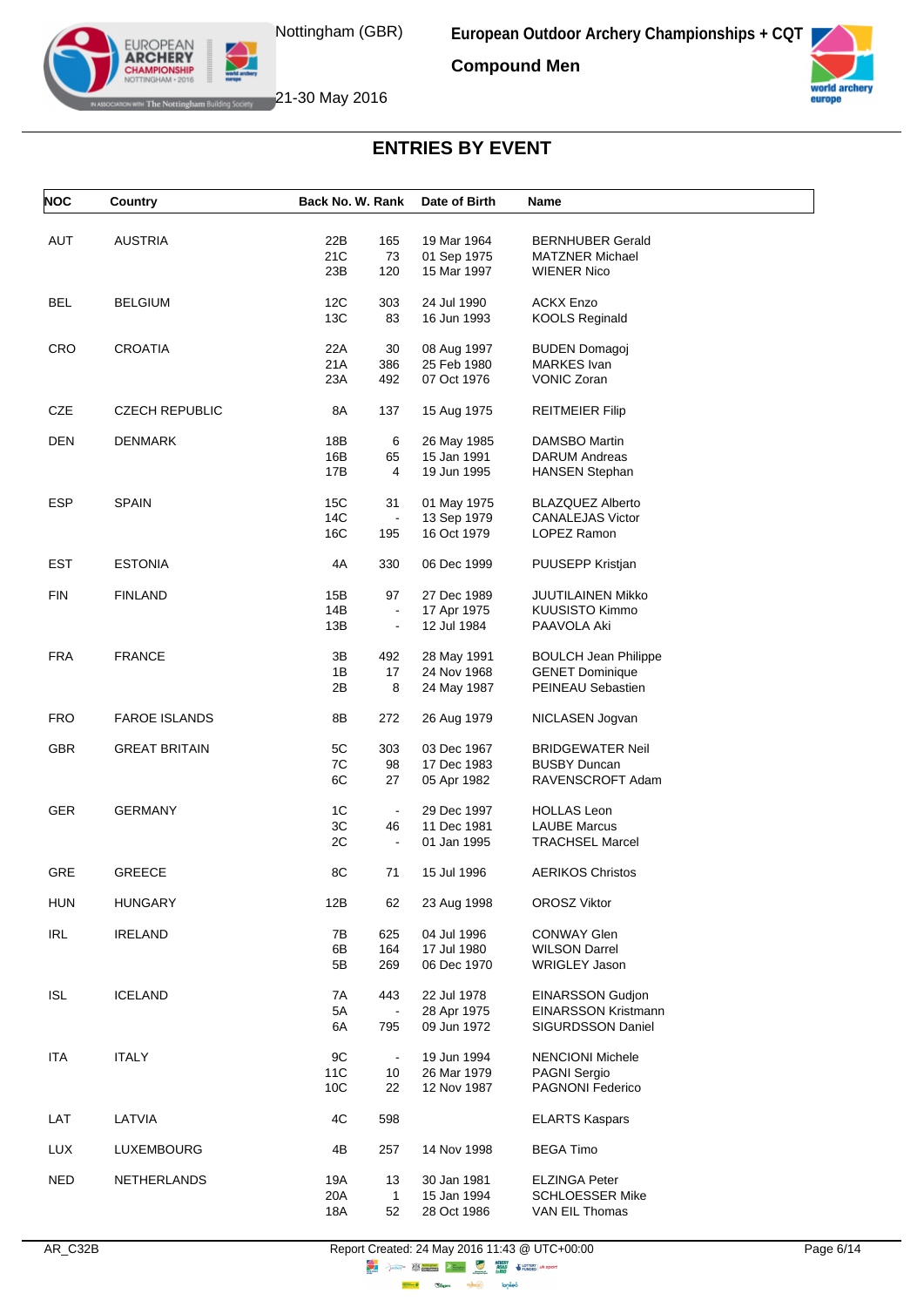**Compound Men**



EUROPEAN<br>**ARCHERY CHAMPIONSHIP ATTHE Nottingham Building Society** 21-30 May 2016

| <b>NOC</b> | Country            | Back No. W. Rank      | Date of Birth | <b>Name</b>               |
|------------|--------------------|-----------------------|---------------|---------------------------|
|            |                    |                       |               |                           |
| <b>NOR</b> | <b>NORWAY</b>      | <b>9A</b><br>74       | 05 Oct 1988   | <b>AAMAAS Njaal</b>       |
|            |                    | 10A<br>60             | 02 Mar 1995   | <b>HAUGSETH Mads</b>      |
|            |                    | 11A<br>525            | 07 Jul 1992   | <b>LIE Eivind</b>         |
| <b>POL</b> | <b>POLAND</b>      | 18C<br>144            | 01 Jan 1967   | GORCZYCA Krzysztof        |
|            |                    | 19C                   | 06 Oct 1962   | PIEKARSKI Boguslaw        |
|            |                    | 17C<br>106            | 26 Nov 1966   | WOJTAS Jan                |
| <b>RUS</b> | <b>RUSSIA</b>      | 19B<br>625            | 20 Jul 1996   | <b>BULAEV Anton</b>       |
|            |                    | 21B<br>26             | 16 Jun 1989   | DAMBAEV Alexander         |
|            |                    | 20 <sub>B</sub><br>44 | 07 Jun 1989   | KALASHNIKOV Viktor        |
| <b>SLO</b> | <b>SLOVENIA</b>    | <b>17A</b><br>156     | 11 Oct 1998   | <b>MODIC Stas</b>         |
|            |                    | 33<br>16A             | 09 Dec 1979   | SITAR Dejan               |
| SUI        | <b>SWITZERLAND</b> | 13A<br>101            | 08 Mar 1991   | <b>BURRI Kevin</b>        |
|            |                    | 95<br>14A             | 03 Nov 1985   | <b>HAEFELFINGER Roman</b> |
|            |                    | <b>15A</b><br>255     | 02 Apr 1980   | <b>HOFER Patrizio</b>     |
| <b>SVK</b> | <b>SLOVAKIA</b>    | 22C<br>716            |               | <b>BUZEK Vladimir</b>     |
|            |                    | 20C<br>$\blacksquare$ | 22 Dec 1997   | <b>KOBZA Martin</b>       |
|            |                    | 23C<br>-              | 29 Sep 1975   | <b>PAVLIK Marcel</b>      |
| <b>SWE</b> | <b>SWEDEN</b>      | 9B<br>118             | 29 Apr 1997   | <b>BORGSTROM Hampus</b>   |
|            |                    | 329<br>10B            | 15 Jun 1975   | <b>CARLSSON Magnus</b>    |
|            |                    | 11B                   | 19 Sep 1981   | <b>MALM Anders</b>        |
| <b>TUR</b> | <b>TURKEY</b>      | 3A<br>67              | 01 Feb 1994   | <b>COMEZ Emre</b>         |
|            |                    | 2A<br>3               | 04 Nov 1990   | <b>ELMAAGACLI Demir</b>   |
|            |                    | 1A<br>100             | 28 Sep 1996   | YAKALI Samet Can          |
| <b>UKR</b> | <b>UKRAINE</b>     | 12A<br>214            | 16 Sep 1969   | <b>VINOGRADOV Roman</b>   |
|            |                    |                       |               |                           |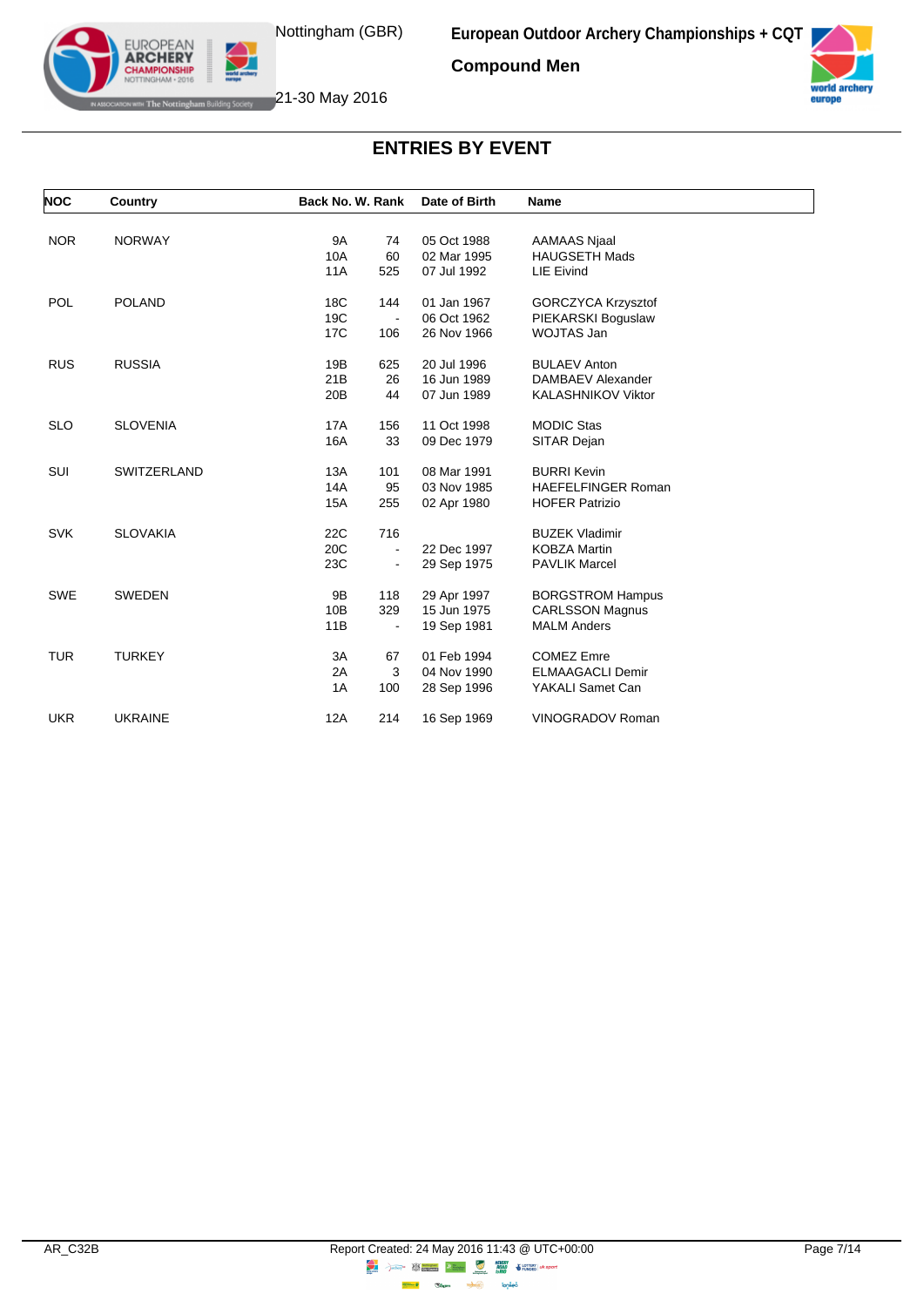**Compound Women**



EUROPEAN<br>**ARCHERY CHAMPIONSHIP ATTHE Nottingham Building Society** 21-30 May 2016

# **ENTRIES BY EVENT**

| <b>NOC</b> | Country              | Back No. W. Rank |                      | Date of Birth              | Name                                   |
|------------|----------------------|------------------|----------------------|----------------------------|----------------------------------------|
|            |                      |                  |                      |                            |                                        |
| AUT        | <b>AUSTRIA</b>       | 8C               | 452                  | 21 Mar 1994                | STOCKER Nadja                          |
| <b>BEL</b> | <b>BELGIUM</b>       | 5A               | 355                  | 22 May 1989                | AGUAS Sara                             |
|            |                      | 6A               | 107                  | 09 Aug 1995                | <b>MEYNEN DEGRYSE Saskia</b>           |
|            |                      | 7A               | 35                   | 27 Feb 1990                | PRIEELS Sarah                          |
| <b>DEN</b> | <b>DENMARK</b>       | 1C               | 28                   | 30 May 1978                | <b>ANEAR Erika</b>                     |
|            |                      | 3C               | 37                   | 21 Jul 1995                | <b>JENSEN Tanja</b>                    |
|            |                      | 2C               | $\overline{7}$       | 10 Feb 1995                | SONNICHSEN Sarah                       |
| <b>ESP</b> | <b>SPAIN</b>         | 8B               | 6                    | 07 Oct 1988                | <b>MARCOS Andrea</b>                   |
|            |                      |                  |                      |                            |                                        |
| <b>EST</b> | <b>ESTONIA</b>       | 4A               | 165                  | 19 Jul 1999                | <b>JAATMA Lisell</b>                   |
| <b>FIN</b> | <b>FINLAND</b>       | 12A              | 218                  | 22 Aug 1973                | <b>KARKKAINEN Tiina</b>                |
| <b>FRA</b> | <b>FRANCE</b>        | 10B              | 238                  | 01 Aug 1990                | <b>BURNET Lucie</b>                    |
|            |                      | 9B               | 29                   | 29 May 1997                | <b>SANCENOT Amelie</b>                 |
|            |                      | 11B              | 51                   | 08 Sep 1980                | <b>VANDIONANT Sandrine</b>             |
| <b>GBR</b> | <b>GREAT BRITAIN</b> | 15A              | 238                  | 29 Apr 1995                | <b>CLARK Daisy</b>                     |
|            |                      | 13A              | 148                  | 23 Dec 1972                | <b>GALES Andrea</b>                    |
|            |                      | 14A              | 40                   | 26 Mar 1985                | <b>JONES Naomi</b>                     |
| <b>GER</b> | <b>GERMANY</b>       | 15B              | 17                   | 20 Jun 1988                | <b>HEIGENHAUSER Kristina</b>           |
|            |                      | 14B              | 33                   | 25 Jul 1994                | <b>MEISSNER Janine</b>                 |
|            |                      | 16A              | 56                   | 02 Nov 1988                | <b>SCHALL Velia</b>                    |
| <b>ISL</b> | <b>ICELAND</b>       | 6C               | 171                  | 30 Jul 1980                | DAXBOCK Astrid                         |
|            |                      | 7C               | 317                  | 14 Dec 1973                | <b>EINARSDOTTIR Margret</b>            |
|            |                      | 5C               | 317                  | 06 Feb 1980                | MAGNUSDOTTIR Helga Kolbrun             |
| <b>ITA</b> | <b>ITALY</b>         | 6B               | 84                   | 23 Jul 1981                | <b>FRANCHINI Irene</b>                 |
|            |                      | 7B               | 13                   | 22 Aug 1988                | LONGO Laura                            |
|            |                      | 5Β               | 20                   | 31 May 1986                | <b>TONIOLI Marcella</b>                |
| LAT        | LATVIA               | 8A               | 122                  | 08 May 1965                | OLEKSEJENKO Julia                      |
| <b>NED</b> | <b>NETHERLANDS</b>   | 1B               | 115                  | 18 Jul 1974                | <b>COUWENBERG Martine</b>              |
|            |                      | 2Β               | 47                   | 23 Sep 1976                | MARKOVIC Irina                         |
|            |                      | 3B               | 15                   | 14 Jul 1991                | VAN CASPEL Inge                        |
| <b>NOR</b> | <b>NORWAY</b>        | 13B              | 95                   | 26 Oct 1993                | FEVANG MARZOUK Laila                   |
|            |                      | 12B              |                      | 24 Mar 1999                | LISLEVAND Sunniva                      |
| POL        | <b>POLAND</b>        | 4C               | 36                   | 05 Dec 1992                | SZALANSKA Katarzyna                    |
|            |                      |                  |                      |                            |                                        |
| <b>RUS</b> | <b>RUSSIA</b>        | 11C<br>9C        | 16<br>$\blacksquare$ | 07 Aug 1983<br>11 Apr 1996 | LOGINOVA Albina<br>SAVENKOVA Alexandra |
|            |                      | 10 <sub>C</sub>  | 4                    | 16 Mar 1994                | VINOGRADOVA Mariia                     |
|            |                      |                  |                      |                            |                                        |
| <b>SLO</b> | <b>SLOVENIA</b>      | 4B               | 11                   | 04 Jul 1993                | <b>ELLISON Toja</b>                    |
| SUI        | SWITZERLAND          | <b>9A</b>        | 134                  | 10 Apr 1993                | DE GIULI Clementine                    |
|            |                      | 10A              | 218                  | 20 Jul 2000                | <b>HUNSPERGER Janine</b>               |
|            |                      | 11A              | 228                  | 10 Jan 1989                | OLEKSEJENKO Jelena                     |
| SWE        | SWEDEN               | 13C              | 150                  | 03 Jul 1997                | <b>FORSBERG Helen</b>                  |
|            |                      | 12C              | 125                  | 15 Sep 1991                | STAHLKRANTZ Sofie                      |
| <b>TUR</b> | TURKEY               | 3A               | 12 <sup>°</sup>      | 24 May 1995                | <b>BOSTAN Yesim</b>                    |
|            |                      | 1A               | 116                  | 01 Nov 1996                | <b>SAGLAM Evrim</b>                    |
|            |                      | 2A               | 158                  | 01 Jan 1996                | SUZER Ayse Bera                        |
|            |                      |                  |                      |                            |                                        |

 $\Rightarrow \circledS$ 

**Citigm** 

**Highway** 

lenseo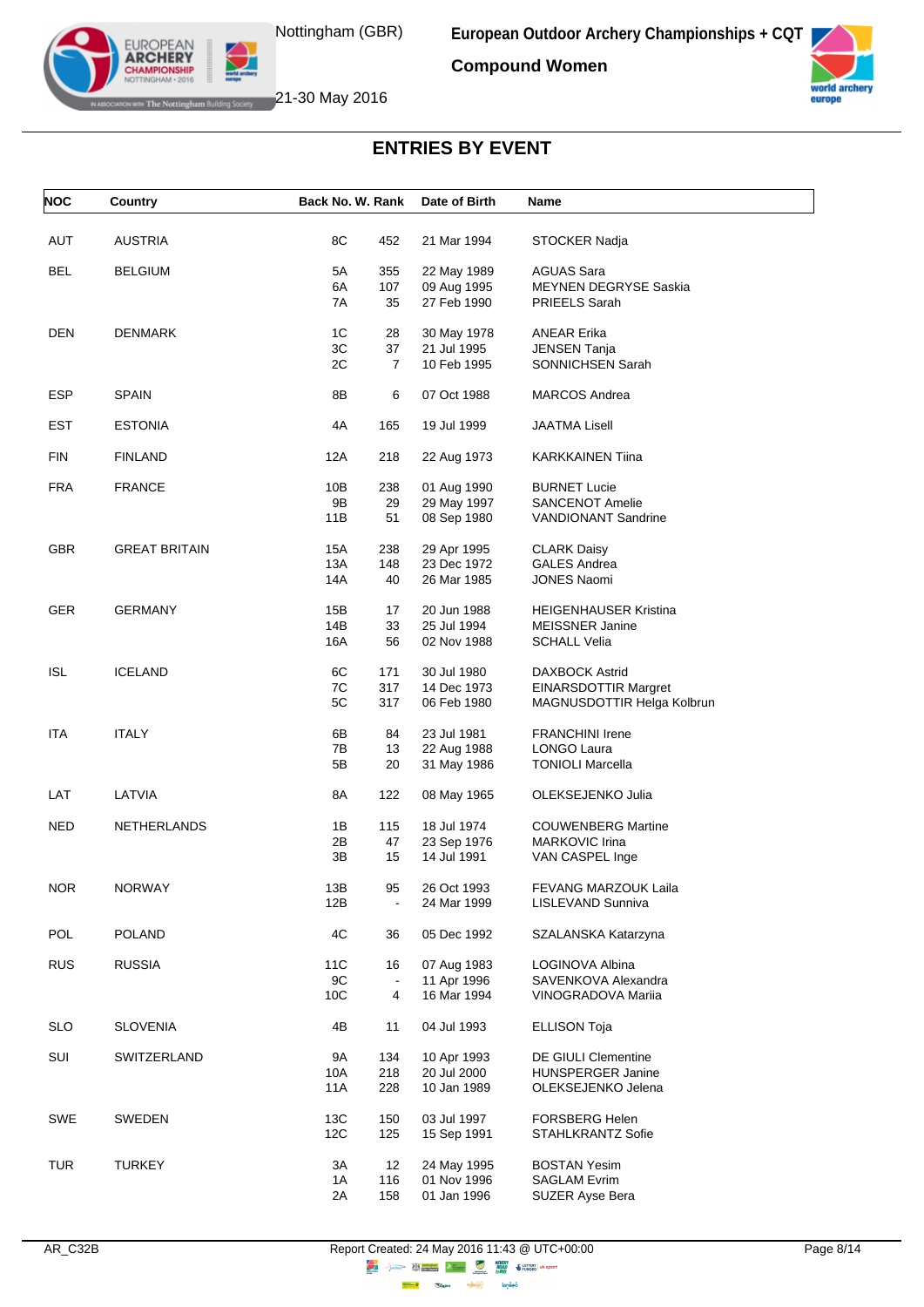Nottingham (GBR)

**European Outdoor Archery Championships + CQT**

**Compound Women**



EUROPEAN<br>**ARCHERY CHAMPIONSHIP ATTHE Nottingham Building Society** 21-30 May 2016

| <b>NOC</b> | Country | Back No. W. Rank                         | Date of Birth                             | <b>Name</b>                                                       |  |
|------------|---------|------------------------------------------|-------------------------------------------|-------------------------------------------------------------------|--|
| UKR        | UKRAINE | 15C<br>42<br>16C<br>127<br>14C<br>$\sim$ | 29 Sep 1993<br>18 Apr 1989<br>28 Nov 1992 | DIAKOVA Viktorija<br>POZNIAKOVA Tetiana<br><b>SHKLIAR Ksenija</b> |  |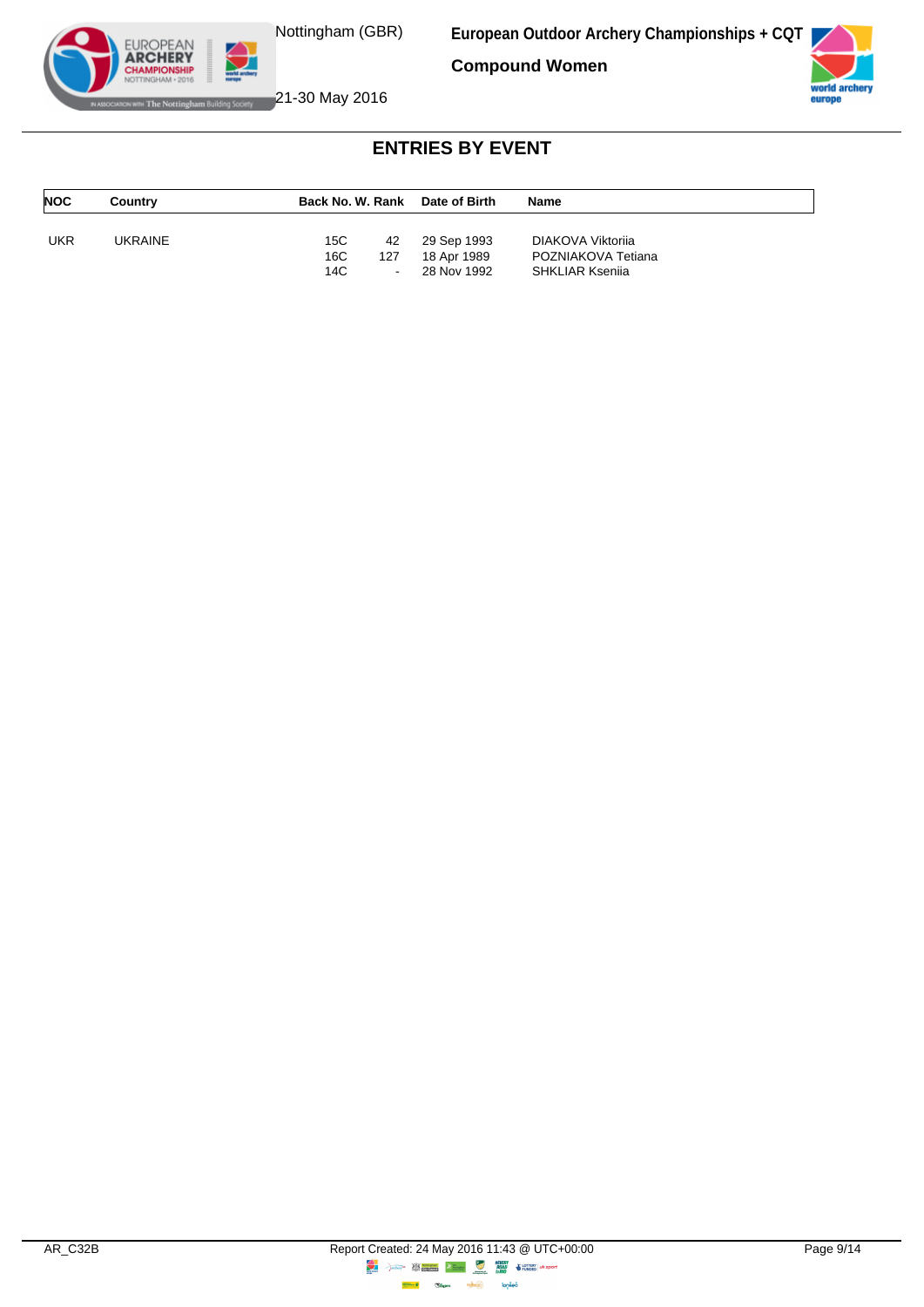**Continental Quota Recurve Men**



EUROPEAN<br>**ARCHERY MPIONSHII** 

WHERE Notting ham Building Society **21-30 May 2016** 

| <b>NOC</b> | <b>Country</b>        | Back No. W. Rank                  | Date of Birth | Name                            |
|------------|-----------------------|-----------------------------------|---------------|---------------------------------|
|            |                       |                                   |               |                                 |
| <b>AUT</b> | <b>AUSTRIA</b>        | 29B                               | 11 Jul 1994   | <b>BERTSCHLER Alexander</b>     |
|            |                       | 28B<br>$\blacksquare$             | 31 Jul 1996   | <b>GSTOETTNER Andreas</b>       |
|            |                       | 27B                               | 12 Apr 1996   | <b>IRRASCH Dominik</b>          |
|            |                       |                                   |               |                                 |
| AZE        | AZERBAIJAN            | 43C<br>$\blacksquare$             | 28 Oct 1994   | <b>KOPNIN Aleksey</b>           |
|            |                       | 44C                               | 09 Mar 1990   | <b>SENYUK Taras</b>             |
|            |                       |                                   |               |                                 |
| BEL        | <b>BELGIUM</b>        | 53B<br>$\blacksquare$             | 15 May 1997   | <b>ADRIAENSEN Ben</b>           |
|            |                       | 52B<br>$\blacksquare$             | 26 Oct 1994   | RAMAEKERS Robin                 |
|            |                       | 51 <sub>B</sub><br>$\blacksquare$ | 29 Apr 1987   | <b>THIRY Nico</b>               |
|            |                       |                                   |               |                                 |
| <b>BLR</b> | <b>BELARUS</b>        | 60C<br>$\blacksquare$             | 25 Jul 1985   | <b>DALIDOVICH Pavel</b>         |
|            |                       | 63A<br>$\blacksquare$             | 15 Jun 1984   | LIAHUSHEV Alexander             |
|            |                       | 62A<br>$\blacksquare$             | 05 Feb 1984   | PRILEPOV Anton                  |
|            |                       |                                   |               |                                 |
| <b>BUL</b> | <b>BULGARIA</b>       | 43B<br>$\blacksquare$             | 12 Aug 1985   | <b>LATEV Asparuh</b>            |
|            |                       | 44B<br>$\blacksquare$             | 15 Aug 2000   | PENDOV Todor                    |
|            |                       |                                   |               |                                 |
| CRO        | <b>CROATIA</b>        | 39A<br>$\blacksquare$             | 23 Jul 1995   | <b>MIHALIC Matija</b>           |
|            |                       | 38A<br>$\blacksquare$             | 19 Aug 1999   | <b>REMAR Alen</b>               |
|            |                       |                                   |               |                                 |
| <b>CYP</b> | <b>CYPRUS</b>         | 30C<br>$\blacksquare$             | 26 Sep 1986   | EL HELALI Mimis                 |
|            |                       |                                   |               |                                 |
| CZE        | <b>CZECH REPUBLIC</b> | 63B                               | 05 Apr 1979   | <b>BERANEK Radek</b>            |
|            |                       | 62C<br>$\blacksquare$             | 25 Sep 1965   | <b>HAMOR Martin</b>             |
|            |                       | 61C<br>$\blacksquare$             | 03 Oct 1978   | <b>HEINRICH Petr</b>            |
|            |                       |                                   |               |                                 |
| DEN        | <b>DENMARK</b>        | 50A<br>$\blacksquare$             | 18 Jan 1994   | <b>LAURIDSEN Casper</b>         |
|            |                       | 51A                               | 07 Aug 1990   | <b>LAURSEN Bjarne</b>           |
|            |                       | 52A<br>$\blacksquare$             | 17 Apr 1988   | <b>WEISS Johan</b>              |
|            |                       |                                   |               |                                 |
| EST        | <b>ESTONIA</b>        | 29C<br>$\blacksquare$             | 30 Sep 1975   | <b>GROSS Jaanus</b>             |
|            |                       | 27C<br>$\blacksquare$             | 04 Apr 1974   | <b>KAASIK Tanel</b>             |
|            |                       | 28C<br>$\blacksquare$             | 27 May 1986   | <b>RIST Martin</b>              |
|            |                       |                                   |               |                                 |
| <b>FIN</b> | <b>FINLAND</b>        | 61B<br>$\blacksquare$             | 01 Jan 1980   | PIIPPO Samuli                   |
|            |                       | 60B<br>$\blacksquare$             | 27 Jun 1982   | TEKONIEMI Antti                 |
|            |                       | 62B<br>$\blacksquare$             |               | <b>VIKSTROM Antti Olavi</b>     |
|            |                       |                                   |               |                                 |
| <b>FRA</b> | <b>FRANCE</b>         | 57A<br>$\blacksquare$             | 01 Jan 1995   | DANIEL Lucas                    |
|            |                       | 58A                               | 12 Dec 1992   | <b>SANNA Michael</b>            |
|            |                       | 56A<br>$\blacksquare$             | 20 Mar 1989   | <b>VALLADONT Jean-Charles</b>   |
|            |                       |                                   |               |                                 |
| <b>GBR</b> | <b>GREAT BRITAIN</b>  | 31B                               | 09 Jun 1976   | <b>GODFREY Larry</b>            |
|            |                       | 32B<br>$\blacksquare$             | 05 Jan 1996   | <b>HUSTON Patrick</b>           |
|            |                       | 33B                               | 08 Feb 1994   | <b>SLATER Kieran</b>            |
|            |                       |                                   |               |                                 |
| GEO        | <b>GEORGIA</b>        | 33A<br>$\blacksquare$             | 14 Sep 1997   | <b>DOLIDZE Vladimer</b>         |
|            |                       | 31A                               | 01 Jan 1994   | MOSESHVILI Jaba                 |
|            |                       | 32A                               | 24 May 1994   | PKHAKADZE Lasha                 |
|            |                       |                                   |               |                                 |
| GRE        | <b>GREECE</b>         | 49A                               | 03 Jun 1986   | KARAGEORGIOU Alexandros         |
|            |                       | 48A<br>$\blacksquare$             | 06 Dec 1960   | YANTSIOS Konstantinos           |
|            |                       |                                   |               |                                 |
| <b>HUN</b> | <b>HUNGARY</b>        | 44A<br>$\blacksquare$             | 10 Feb 1995   | <b>BANDA Arpad</b>              |
|            |                       | 43A<br>$\blacksquare$             | 17 Sep 1974   | GAJDOS Csaba                    |
|            |                       |                                   |               |                                 |
| IRL        | <b>IRELAND</b>        | 48B                               | 15 Mar 1979   | <b>CUNNINGHAM Martin</b>        |
|            |                       | 49B<br>$\blacksquare$             | 11 Apr 1992   | <b>IRWIN Micheal</b>            |
|            |                       | 50B<br>$\blacksquare$             | 13 Jul 1993   | <b>WALLACE Darren</b>           |
|            |                       |                                   |               |                                 |
| <b>ISL</b> | <b>ICELAND</b>        | 55A<br>$\blacksquare$             | 10 Apr 1982   | <b>GIMENEZ Carlos</b>           |
|            |                       | 54A                               | 09 Nov 1982   | <b>GUDJONSSON Gudmundur Orn</b> |
|            |                       | 53A                               | 26 Jul 1972   | SIGURDSSON Sigurjon             |
|            |                       |                                   |               |                                 |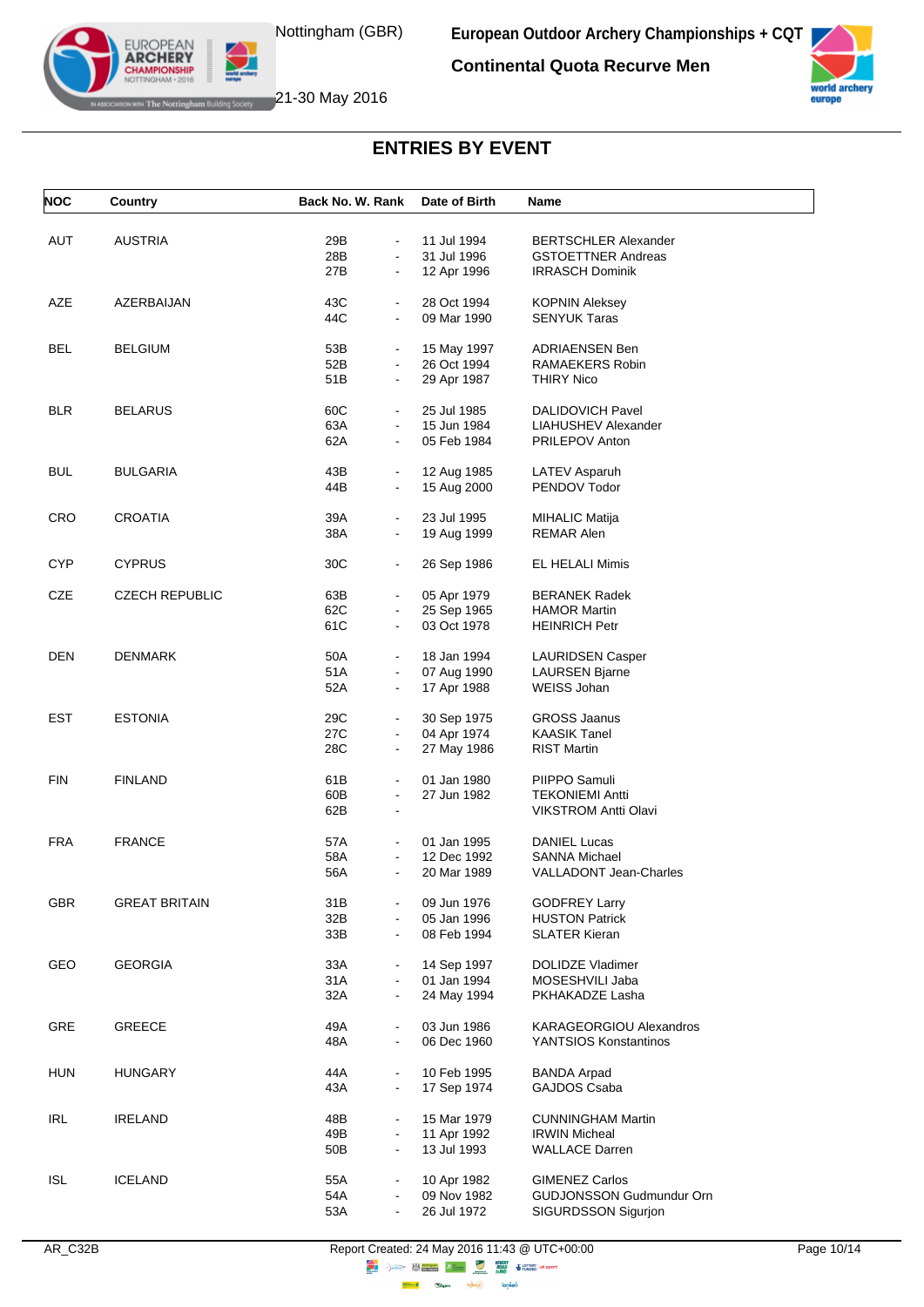**Continental Quota Recurve Men**



EUROPEAN<br>**ARCHERY CHAMPIONSHIP EXAMPLE The Nottingham Building Society** 21-30 May 2016

| <b>NOC</b> | Country              | Back No. W. Rank                        | Date of Birth | <b>Name</b>                |  |
|------------|----------------------|-----------------------------------------|---------------|----------------------------|--|
| <b>ISR</b> | <b>ISRAEL</b>        | 30B<br>$\blacksquare$                   | 01 Jan 1990   | <b>MATZKIN Guy</b>         |  |
| KOS        | <b>KOSOVO</b>        | 37B                                     | 24 Apr 1993   | <b>ASLLANI Hazir</b>       |  |
|            |                      | $\blacksquare$<br>36B<br>$\blacksquare$ | 30 Jan 1980   | <b>KRASNIQI Burim</b>      |  |
|            |                      |                                         | 22 Jan 1977   |                            |  |
|            |                      | 35B<br>$\blacksquare$                   |               | LUZHNICA Atdhe             |  |
| LAT        | LATVIA               | 38B<br>$\blacksquare$                   | 11 Oct 1982   | <b>APSITIS Janis</b>       |  |
|            |                      | 39B                                     |               | <b>LAPSINS Eduards</b>     |  |
| LIE        | <b>LIECHTENSTEIN</b> | 30A<br>$\blacksquare$                   | 09 Mar 1992   | <b>GRISCHKE Marvin</b>     |  |
|            |                      |                                         |               |                            |  |
| LTU        | LITHUANIA            | 27A                                     | 11 Oct 1968   | <b>BERNOTAS Lenardas</b>   |  |
|            |                      | 29A<br>$\blacksquare$                   | 20 Dec 1995   | KOVALEVSKIJ Adam           |  |
|            |                      | 28A                                     | 14 Nov 1990   | <b>SLIAUTERIS Modestas</b> |  |
| <b>LUX</b> | LUXEMBOURG           | 47A<br>$\blacksquare$                   | 30 Aug 1984   | <b>HENCKELS Jeff</b>       |  |
|            |                      | 45A<br>$\blacksquare$                   | 08 May 2000   | <b>KLEIN Joe</b>           |  |
|            |                      | 46A<br>$\blacksquare$                   | 12 Sep 1996   | <b>KLEIN Pit</b>           |  |
|            |                      |                                         |               |                            |  |
| <b>MDA</b> | <b>MOLDOVA</b>       | 31C<br>$\blacksquare$                   | 02 Sep 1989   | <b>DANCOV Dmitri</b>       |  |
|            |                      | 33C<br>$\blacksquare$                   | 25 Dec 1998   | <b>MELNIC Alexandr</b>     |  |
|            |                      | 32C<br>$\blacksquare$                   | 11 Nov 1996   | OLARU Dan                  |  |
| <b>MNE</b> | MONTENEGRO           | 34B<br>$\blacksquare$                   | 22 Mar 1977   | <b>BOROVIC Milan</b>       |  |
|            |                      |                                         |               |                            |  |
| <b>NOR</b> | <b>NORWAY</b>        | 61A<br>$\blacksquare$                   | 26 May 1992   | <b>HAGEN Paul Andre</b>    |  |
|            |                      | 60A<br>$\blacksquare$                   | 16 Feb 1994   | NESSET Jon-Ivar            |  |
|            |                      | 59A<br>$\blacksquare$                   | 14 May 1979   | <b>NESTENG Baard</b>       |  |
| POL        | <b>POLAND</b>        | 58B<br>$\blacksquare$                   | 18 Jan 1994   | <b>MARZEC Pawel</b>        |  |
|            |                      | 59B<br>$\blacksquare$                   | 29 Jul 1968   | NAPLOSZEK Slawomir         |  |
|            |                      | 57B<br>$\blacksquare$                   | 02 Dec 1993   | SIERAKOWSKI Kacper         |  |
|            |                      |                                         |               |                            |  |
| <b>POR</b> | <b>PORTUGAL</b>      | 34A<br>$\blacksquare$                   | 12 Nov 1968   | <b>REPAS Domingos</b>      |  |
| <b>ROU</b> | ROMANIA              | 58C<br>$\blacksquare$                   | 08 Feb 1989   | <b>CIORNEI Daniel</b>      |  |
|            |                      | 59C<br>$\blacksquare$                   | 16 Jan 1994   | DANILA Andrei              |  |
|            |                      | 57C<br>$\blacksquare$                   | 05 Jan 1991   | <b>MARCU Razvan</b>        |  |
|            |                      |                                         |               |                            |  |
| <b>RUS</b> | <b>RUSSIA</b>        | 49C<br>$\blacksquare$                   | 02 Jan 1996   | <b>BALDANOV Arsalan</b>    |  |
|            |                      | 48C<br>$\blacksquare$                   | 10 Apr 1990   | <b>KOZHIN Alexander</b>    |  |
|            |                      | 50C                                     | 29 Jun 1996   | POPOV Vitalii              |  |
| SLO        | <b>SLOVENIA</b>      | 37A                                     | 02 Feb 1996   | <b>BIZJAK Rok</b>          |  |
|            |                      | 36A                                     | 02 Nov 1997   | <b>STRAJHAR Gasper</b>     |  |
|            |                      | 35A                                     | 20 Aug 1994   | <b>STRAJHAR Klemen</b>     |  |
|            |                      |                                         |               |                            |  |
| <b>SMR</b> | <b>SAN MARINO</b>    | 39C<br>$\blacksquare$                   | 16 Sep 1969   | <b>GUIDI Emanuele</b>      |  |
|            |                      | 38C                                     | 10 Feb 1971   | <b>TURA Paolo</b>          |  |
| <b>SRB</b> | <b>SERBIA</b>        | 34C<br>$\blacksquare$                   | 16 May 1992   | POPOVIC Luka               |  |
|            |                      |                                         |               |                            |  |
| SUI        | SWITZERLAND          | 55B<br>$\blacksquare$                   | 25 Jan 1988   | <b>AUBERT Thomas</b>       |  |
|            |                      | 54B<br>$\blacksquare$                   | 05 Oct 1997   | <b>FABER Florian</b>       |  |
|            |                      | 56B<br>$\blacksquare$                   | 01 Aug 1980   | <b>RUFER Thomas</b>        |  |
| <b>SVK</b> | <b>SLOVAKIA</b>      | 37C<br>$\blacksquare$                   | 05 Mar 1995   | <b>DUCHON Juraj</b>        |  |
|            |                      | 36C                                     | 04 Dec 1991   | <b>DUCHON Miroslav</b>     |  |
|            |                      | 35C<br>$\blacksquare$                   | 14 Mar 1996   | HURBAN JR. Vladimir        |  |
|            |                      |                                         |               |                            |  |
| SWE        | <b>SWEDEN</b>        | 42A                                     | 16 May 1979   | ANDERSSON Jonas            |  |
|            |                      | 41 A<br>$\blacksquare$                  | 25 Mar 1993   | ANDERSSON Jonathan         |  |
|            |                      | 40A                                     | 21 Sep 1980   | <b>SKALBERG Andreas</b>    |  |
| <b>TUR</b> | <b>TURKEY</b>        | 42C<br>$\blacksquare$                   | 14 May 1991   | <b>BOZLAR Fatih</b>        |  |
|            |                      | 40C                                     | 08 Jun 1999   | GAZOZ Mete                 |  |
|            |                      |                                         |               |                            |  |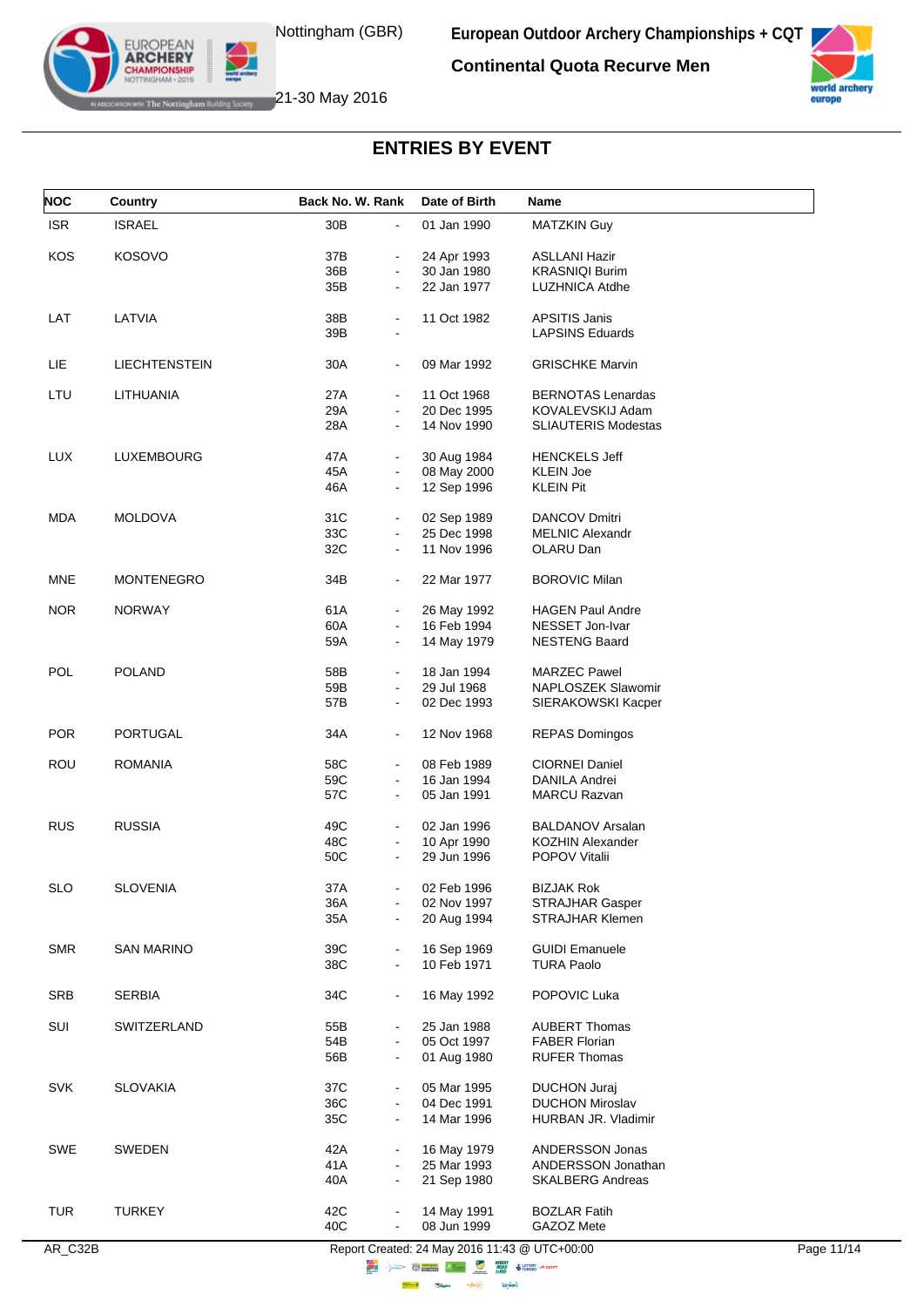Nottingham (GBR)

**European Outdoor Archery Championships + CQT**

**Continental Quota Recurve Men**



WHERE Notting ham Building Society **21-30 May 2016** 

EUROPEAN<br>**ARCHERY MPIONSHII** 

| NOC | Country | Back No. W. Rank Date of Birth |               | <b>Name</b>  |
|-----|---------|--------------------------------|---------------|--------------|
|     |         | 41C                            | - 14 Oct 1993 | YILMAZ Yagiz |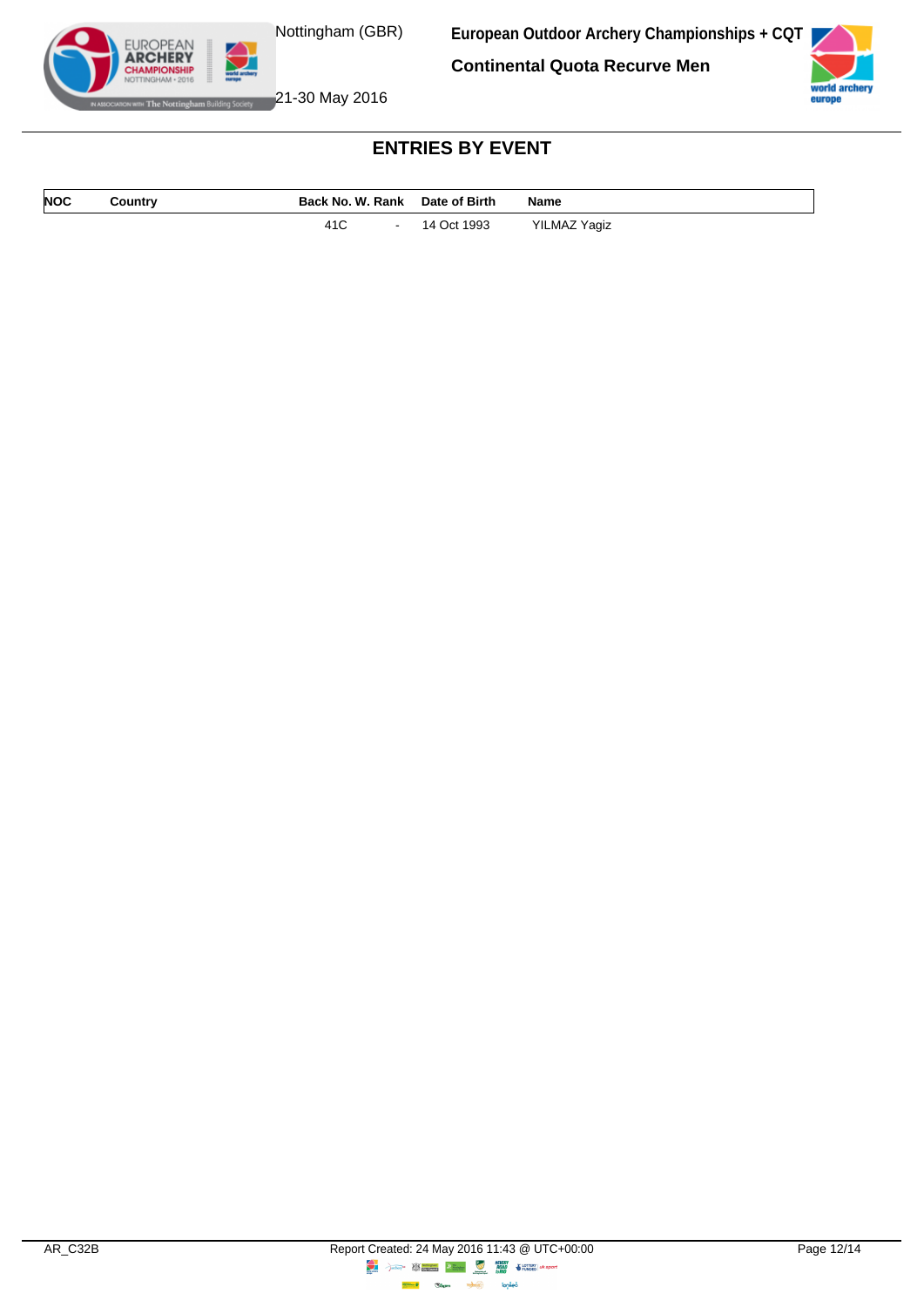**Continental Quota Recurve Women**



with The Nottingham Building Society 21-30 May 2016

EUROPEAN<br>**ARCHERY MPIONSHIP** 

| <b>NOC</b> | Country              | Back No. W. Rank                               | Date of Birth              | Name                                     |
|------------|----------------------|------------------------------------------------|----------------------------|------------------------------------------|
| AZE        | AZERBAIJAN           | 43B<br>$\blacksquare$                          | 18 Jan 1990                | RAMAZANOVA Yaylagul                      |
|            |                      | 42B<br>$\overline{a}$                          | 23 Jan 1991                | SENYUK Olga                              |
|            |                      |                                                |                            |                                          |
| <b>BLR</b> | <b>BELARUS</b>       | 48C<br>$\qquad \qquad \blacksquare$            | 25 Aug 1994                | DZIOMINSKAYA Karyna                      |
|            |                      | 49C<br>$\blacksquare$                          | 08 Jan 1978                | MARUSAVA Hanna                           |
|            |                      | 47C<br>$\blacksquare$                          | 13 Nov 1976                | TIMOFEYEVA Ekaterina                     |
| <b>CYP</b> | <b>CYPRUS</b>        | 38B<br>$\blacksquare$                          | 07 Nov 1988                | MOUSIKOU Elena                           |
| <b>DEN</b> | <b>DENMARK</b>       | 28A<br>$\blacksquare$                          | 17 Mar 1991                | <b>CHRISTIANSEN Carina</b>               |
|            |                      | 27A<br>$\blacksquare$                          | 22 Dec 1991                | <b>JAGER Maja</b>                        |
|            |                      | 29A<br>$\blacksquare$                          | 11 Feb 1993                | <b>LAURSEN Anne Marie</b>                |
| ESP        | <b>SPAIN</b>         | 29B<br>$\blacksquare$                          | 25 Jan 1994                | ETXEBERRIA FERRER Mirene                 |
|            |                      | 27B<br>$\blacksquare$                          | 17 Apr 1997                | <b>MARIN Alicia</b>                      |
|            |                      | 28B<br>$\blacksquare$                          | 12 Apr 1996                | <b>MARTIN Adriana</b>                    |
| <b>EST</b> | <b>ESTONIA</b>       | 31C<br>$\blacksquare$                          |                            | <b>LUIK Siret</b>                        |
|            |                      | 33C<br>$\overline{a}$                          | 28 Sep 1986<br>01 Jun 1994 | <b>NURMSALU Laura</b>                    |
|            |                      | 32C<br>$\blacksquare$                          | 01 Dec 1993                | PARNAT Reena                             |
|            |                      |                                                |                            |                                          |
| <b>FIN</b> | <b>FINLAND</b>       | 35C<br>$\blacksquare$                          | 31 Oct 1964                | <b>BACKMAN Anne</b>                      |
|            |                      | 36C<br>$\blacksquare$                          | 14 Nov 1983                | <b>KUOPPA Taru</b>                       |
|            |                      | 37C<br>$\blacksquare$                          | 24 Jun 1986                | PERALA Laura                             |
| <b>FRA</b> | <b>FRANCE</b>        | 40A<br>$\blacksquare$                          | 03 Nov 1997                | <b>PLANEIX Sophie</b>                    |
|            |                      | 39A<br>$\blacksquare$                          | 29 Feb 1996                | <b>RUGGIERI Laura</b>                    |
|            |                      | 41A<br>$\blacksquare$                          | 13 Jun 1984                | <b>SCHUH Berengere</b>                   |
| <b>GBR</b> | <b>GREAT BRITAIN</b> | 45C<br>$\blacksquare$                          | 18 Sep 1983                | FOLKARD Naomi                            |
|            |                      | 44C<br>$\blacksquare$                          | 10 Jul 1987                | <b>OLIVER Amy</b>                        |
|            |                      | 46C<br>$\blacksquare$                          | 13 Mar 1997                | PITMAN Bryony                            |
|            |                      |                                                |                            |                                          |
| <b>GRE</b> | <b>GREECE</b>        | 39C<br>$\blacksquare$<br>41C<br>$\blacksquare$ | 19 Apr 1994<br>20 Jun 1995 | CHORTI Ariadni<br><b>GKORILA Anatoli</b> |
|            |                      | 40C<br>$\blacksquare$                          | 17 Jun 1974                | PSARRA Evangelia                         |
|            |                      |                                                |                            |                                          |
| <b>IRL</b> | <b>IRELAND</b>       | 30A<br>$\blacksquare$                          | 14 Dec 1981                | <b>CUTHBERT Sinead</b>                   |
| <b>ISL</b> | <b>ICELAND</b>       | 30C<br>$\blacksquare$                          | 30 Jul 1980                | <b>DAXBOCK Astrid</b>                    |
| <b>KOS</b> | <b>KOSOVO</b>        | 38C<br>$\blacksquare$                          | 04 Feb 1996                | ZENULLAHU Ardita                         |
| LAT        | LATVIA               | 42A<br>$\blacksquare$                          | 17 Sep 1992                | <b>KREICBERGA Anete</b>                  |
|            |                      | 43A                                            | 08 May 1965                | OLEKSEJENKO Julia                        |
| LTU        | LITHUANIA            | 49A<br>$\blacksquare$                          | 14 Jan 1970                |                                          |
|            |                      | 47A<br>$\blacksquare$                          | 08 Mar 1993                | NOSALIENE Dangeruta<br>POCIUNAITE Gerda  |
|            |                      | 48A<br>$\blacksquare$                          | 15 Jan 1998                | SEMIONOVA Juliana                        |
| <b>MDA</b> | <b>MOLDOVA</b>       | 34C<br>$\blacksquare$                          | 11 Oct 1993                | <b>MIRCA Alexandra</b>                   |
|            |                      |                                                |                            |                                          |
| <b>NED</b> | <b>NETHERLANDS</b>   | 37B<br>$\blacksquare$                          | 31 Oct 1995                | DE HOOP Delia                            |
|            |                      | 36B<br>$\blacksquare$                          | 01 Jul 1994                | <b>DEDEN Esther</b>                      |
|            |                      | 35B<br>$\blacksquare$                          | 03 Nov 1992                | <b>KWAKS Sarah</b>                       |
| ROU        | <b>ROMANIA</b>       | 30 <sub>B</sub><br>$\blacksquare$              | 22 Jan 1988                | <b>BOROS Luminita</b>                    |
| <b>SLO</b> | <b>SLOVENIA</b>      | 34B<br>$\blacksquare$                          | 11 Dec 1990                | <b>UMER Ana</b>                          |
| SUI        | SWITZERLAND          | 37A                                            | 02 Oct 1990                | DE GIULI Valentine                       |
|            |                      | 36A<br>$\blacksquare$                          | 18 Mar 1966                | <b>DIELEN Nathalie</b>                   |
|            |                      | 35A<br>$\blacksquare$                          | 18 Sep 1989                | <b>SCHOBINGER Celine</b>                 |
| <b>SVK</b> | <b>SLOVAKIA</b>      | 43C<br>$\blacksquare$                          | 07 Feb 1994                | LONGOVA Alexandra                        |
|            |                      |                                                |                            |                                          |